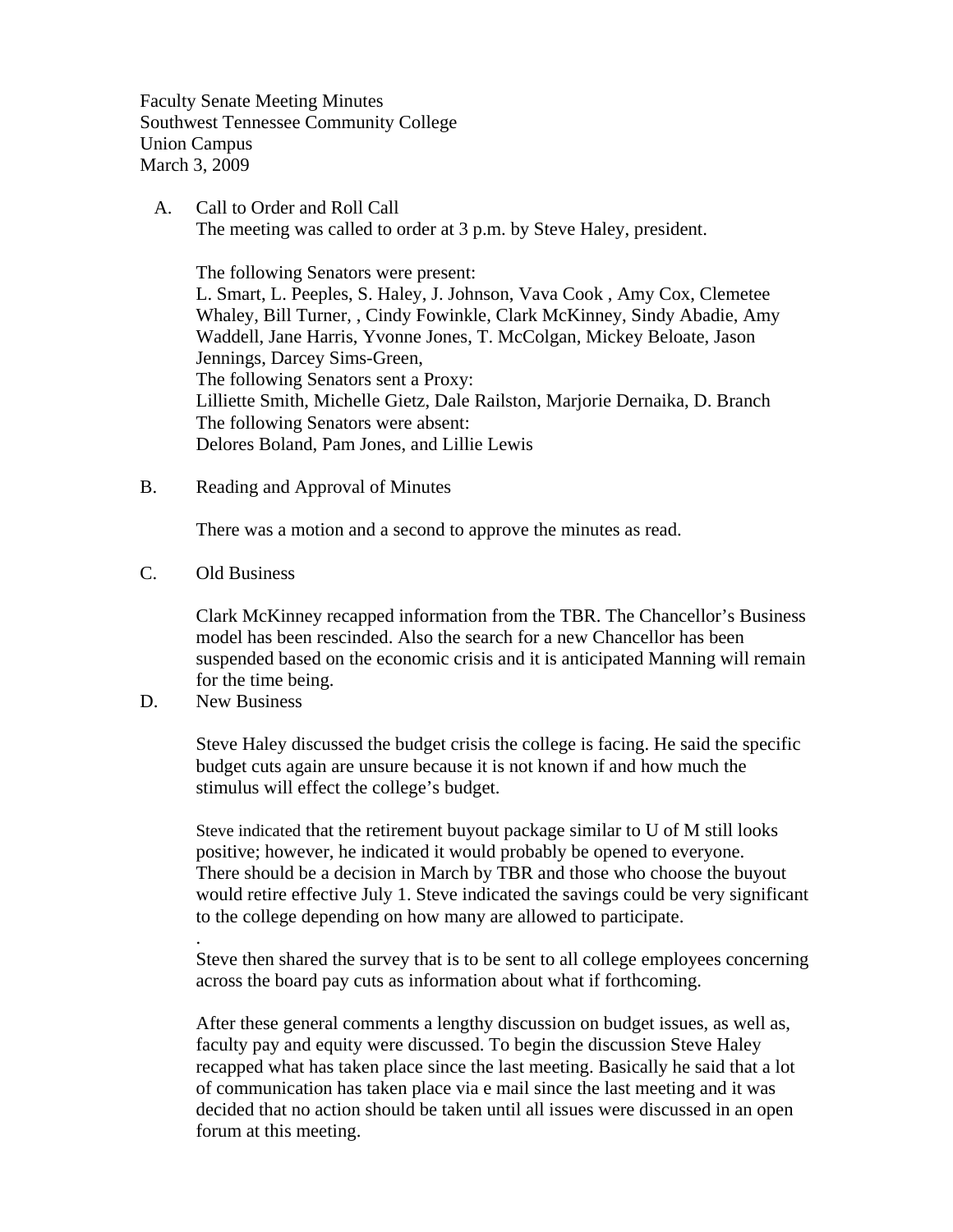Two proposals were then put in the form of motions. The first was proposed by Cindy Fowinkle via a memo read by Dale Railston and provided in writing by Clemetee Whaley. The proposed memo is attached. This memo basically supports the #1 task force memo's but strengthens the support by the senate of 12 month contracts and includes a paragraph supporting 9 month faculty getting 2 summer classes.

The second was provided by Tamara Mclogan that was supported by a memo read to the senate from Michelle Gietz (Michelle was teaching a class). Michelle clarified the intent of the motion she proposed at the last meeting that the administration be sent a memo stating that until the instructional budget (general ed) is increased (from the lowest in the state at 42%) to equal to average in the state there should be no cuts to STCC faculty budget. Her memo is also attached.

With these two motions in mind there was much discussion about the merits of each proposal. Steve let each senator express his concerns and support pro and con each proposal. He expressed the need for a total airing of the issues to ensure all faculty are unified. All agreed unity would be more beneficial to the faculty as a whole. It was pointed out that no faculty pay cuts may be necessary based on the new events in the financial picture and the need for faculty in an increased enrollment environment. A faculty member suggested that we could revisit the issue if faculty budget cuts became obvious.

The vote on the issue was taken after no more discussion was obvious. The vote for the second proposal (based on the Gietz memo) was approved with a vote of 17-5.

Joyce Johnson and Bill Turner reported on the election process for senators. They reported that the department reps had been selected and a letter had been sent to the dean's for division reps. A letter is in the process to faculty for nominations. The election process will go forward according to schedule. The slate so far was handed out by Joyce. The election committee will be chaired by Joyce Johnson and Bill Turner in Lillette's absence, with Clemetee Whaley and Vava Cook comprising the committee.

## E Adjournment

A motion was made and seconded to adjourn the meeting at 4:00 P.M.

\*Senate Sharepoint Web Site: http://internal.southwest.tn.edu/fac-senate/

2008-2009 Senate President: Steve Haley [shaley@southwest.tn.edu](mailto:shaley@southwest.tn.edu) 5635

Division Senators: Division Senators of Liberal Studies and Education - Five Seats. (Developmental Studies, Education, Fine Arts/Language and Literature, Social and Behavioral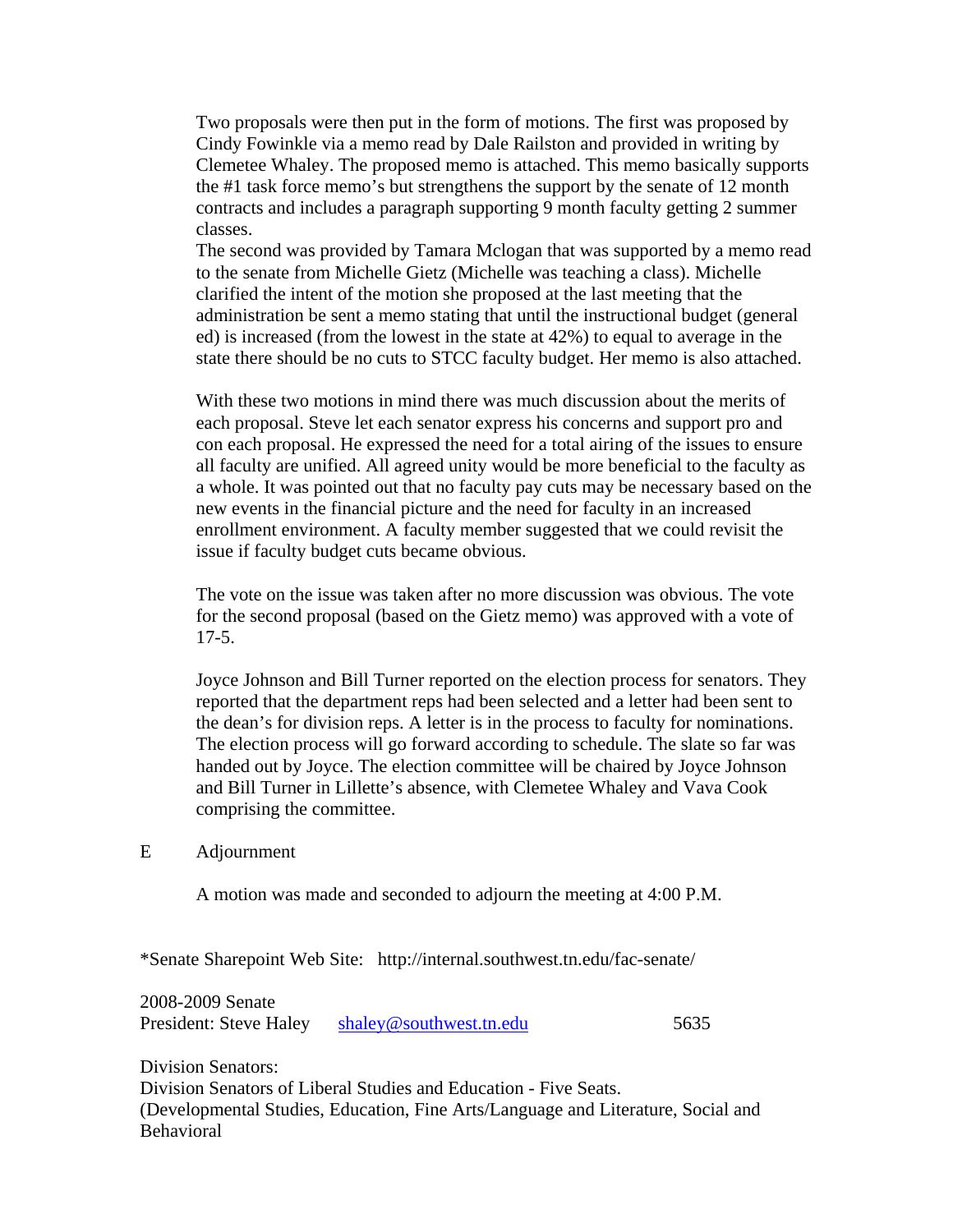Science/Criminal Justice)

| Jane Harris $(08-09)$                | maharris | Fine Arts/Lang Lit             | 4246 |
|--------------------------------------|----------|--------------------------------|------|
| Doug Branch $(08-09)$                | dbranch  | Fine Arts/Lang. and Lit.       | 4483 |
| Lilliette Smith (08-09)              | lismith  | Social Behav. Sci./Crim. Just. | 4125 |
| Marjorie Dernaika(08-10) mderernaika |          | Developmental Studies          | 4474 |
| Darcy Sims-Green (08-10) dsgree      |          | Sci/Crim Justice               | 4278 |

Division Senators of Business, Career Studies and Technology - Five Seats. (Accountacy/Office Adm./Career Studies, Business Adm. and Paralegal Studies, Information Tech/Graphic Arts, Engineering Tech., Industrial and Environ.Tech.)

|                               |               | Jerry Redmond(08-09) iredmond Information Tech., Graph. Arts. | 4410 |
|-------------------------------|---------------|---------------------------------------------------------------|------|
| Michelle Gietz (08-10)        | mgietz        | Business/Acct/Paralegal                                       | 5668 |
| Lee Smart $(08-10)$           | <i>lsmart</i> | Business/Acct/Paralegal                                       | 5076 |
| Clemetee Whaley(08-09)cwhaley |               | Information Tech – Prog                                       | 4516 |
| Sinde Abadie (08-10) csabadie |               | Business/Acct/Paralegal                                       | 4409 |

Division Senators of Math, Natural Sciences, & Health Sciences - Four Seats. (Nursing, Mathematics, Natural Sciences, Allied Health)

| Bill Turner $(08-09)$             | wturner | <b>Mathematics</b>   | 6023 |
|-----------------------------------|---------|----------------------|------|
| Amy $Cox(08-10)$                  | acox    | <b>Allied Health</b> | 5390 |
| Jason Jennings (08-10) jbjennings |         | Natural Sciences     | 5679 |
| Amy Waddell(08-10) awaddell       |         | Natural Sciences     | 5224 |
| $\mathbf{R}$ . $\mathbf{R}$ .     |         |                      |      |

Department Senators:

Division: Business, Career Studies & Tech.

Departments:

a. Business Administration/Accountancy and Paralegal Studies

b. Office Administration/Information Technologies and Hospitality Mgt.

- c. Engineering Technologies
- d. Industrial & Environmental Technologies

| Leslie Peeples $(08-09)$ lpeeples     | Off Adm/Info Tech & Hosp.     | 4006 |
|---------------------------------------|-------------------------------|------|
| Lillie Lewis (08-09)<br><b>llewis</b> | Business/Acct/Paralegal       | 4547 |
| Cindy Fowinkle (08-09)lkfowinkle      | Engineering Tech.             | 4665 |
| Dale Railston (08-09) drailston       | Industrial and Environ. Tech. | 4160 |

Division: Liberal Studies & Education

Departments:

a. Developmental Studies

b. FineArts, Languages, and Literature

c. Education

d. Social & Behavioral Science/ Criminal Justice

| Mickey Beloate (08-09) mbeloate | <b>Developmental Studies</b>      | 6017 |
|---------------------------------|-----------------------------------|------|
| Vava $Cook(08-10)$<br>vcook     | Educationm                        | 5347 |
| Clark McKinne(08-10) cmckinney  | Social Sciences/Behav Sci         | 5347 |
| Yvonne Jones $(08-09)$ yjones   | Fine Arts/Language and Literature | 5215 |